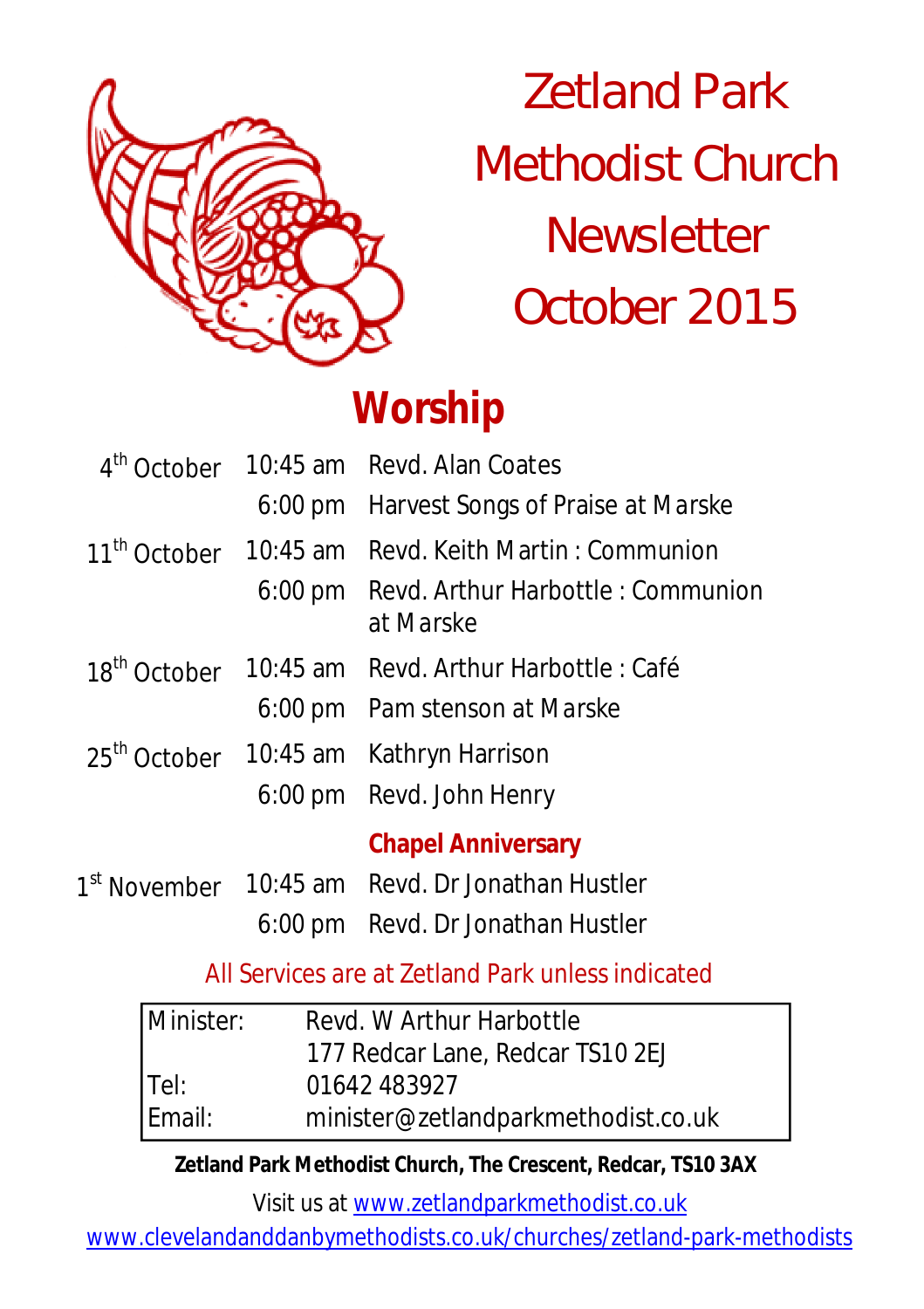## **OPEN THE BOOK**

A group of us are taking the Bible Society's "Open the Book" into a local school and are sharing bible stories with the children there. It is an interactive scheme with dressing up, both adults and children. It's great fun. Feel free to join us if you are passionate about sharing the Bible with the young. There is no age limit and many elderly people are enjoying the experience up and down the country. We also need people who are skilled at sewing simple biblical costumes. Come and join us. It will be good to have you on board.

See Lynn King for further details.

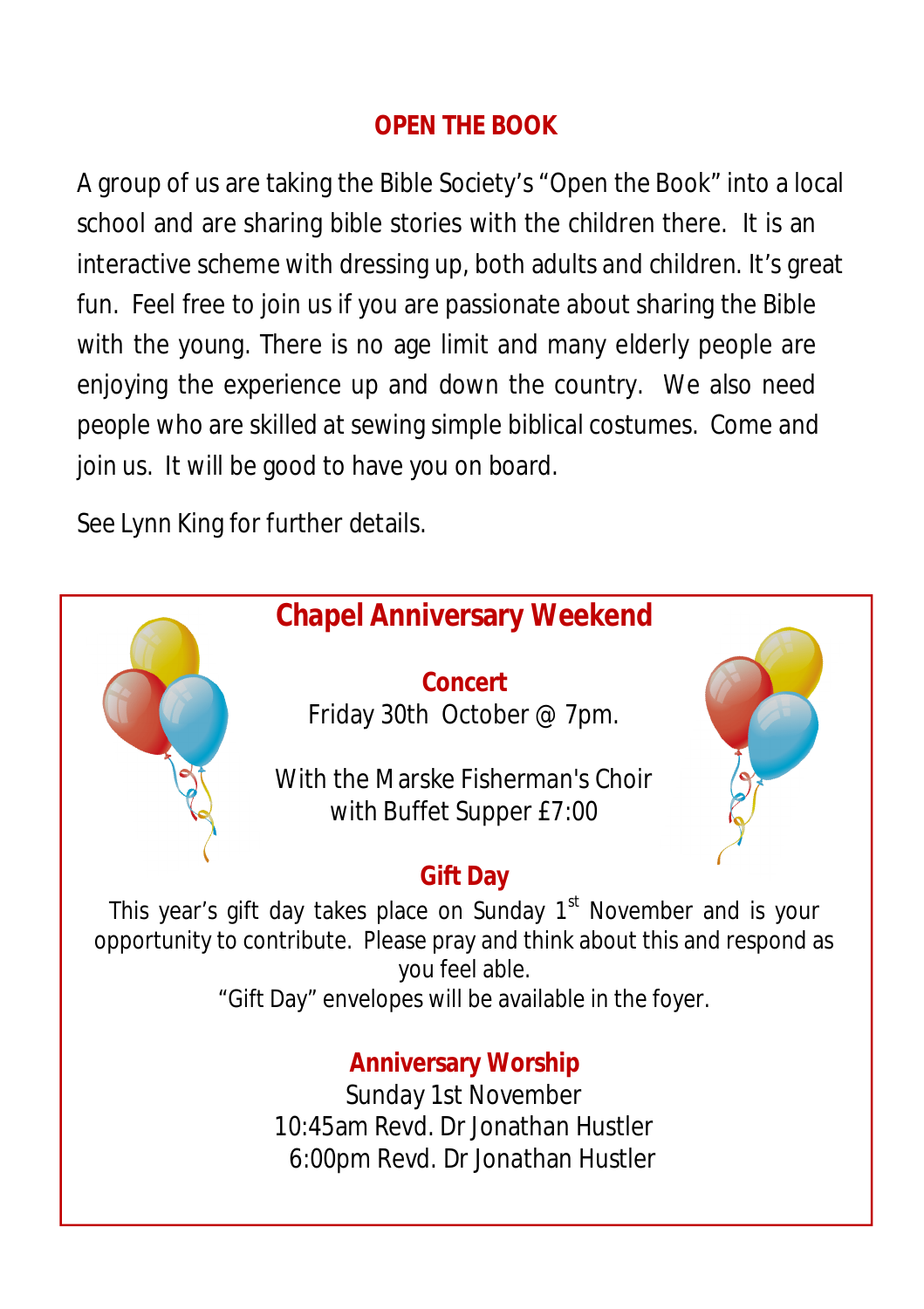# **Sumdie**

Many years ago I was introduced to Sumdie (sometimes spelt as Somebody). The story of Sumdie, like many which are told and retold over the years, has varied but the latest version I found goes something like this:

This is a little story about four people named Everybody, Somebody, Anybody, and Nobody.

There was once an important job to be done and, though it was Everybody's job to do it, Everybody was sure that Somebody would do it.

Anybody could have done it, but Nobody did it.

Somebody got angry about that because it was Everybody's job.

Everybody thought that Anybody could do it, but Nobody realized that Everybody wouldn't do it.

It ended up that Everybody blamed Somebody when Nobody did what Anybody could have done!

Ok, so why this story now? Well November 1st marks All Saints Day, the day when we are reminded that all followers of Christ are, in one sense, called to be saints. And shortly thereafter we celebrate our Chapel Anniversary, the time when we recalled those who over the years have served the church, often sacrificially, and brought us to the place we are at, while looking forward in faith to the future. So hopefully, by telling the story now, you will have time to think of your response in the light of these important events at the end of the month!

In a recent meeting Ann Woodhouse indicated that, due to taking on duties of Church Steward while still holding the role of Circuit Steward, she felt that she had to lay-down her role as leader of the Fundraising group (which I like to think of as more of a fundraising and social arrangements group!).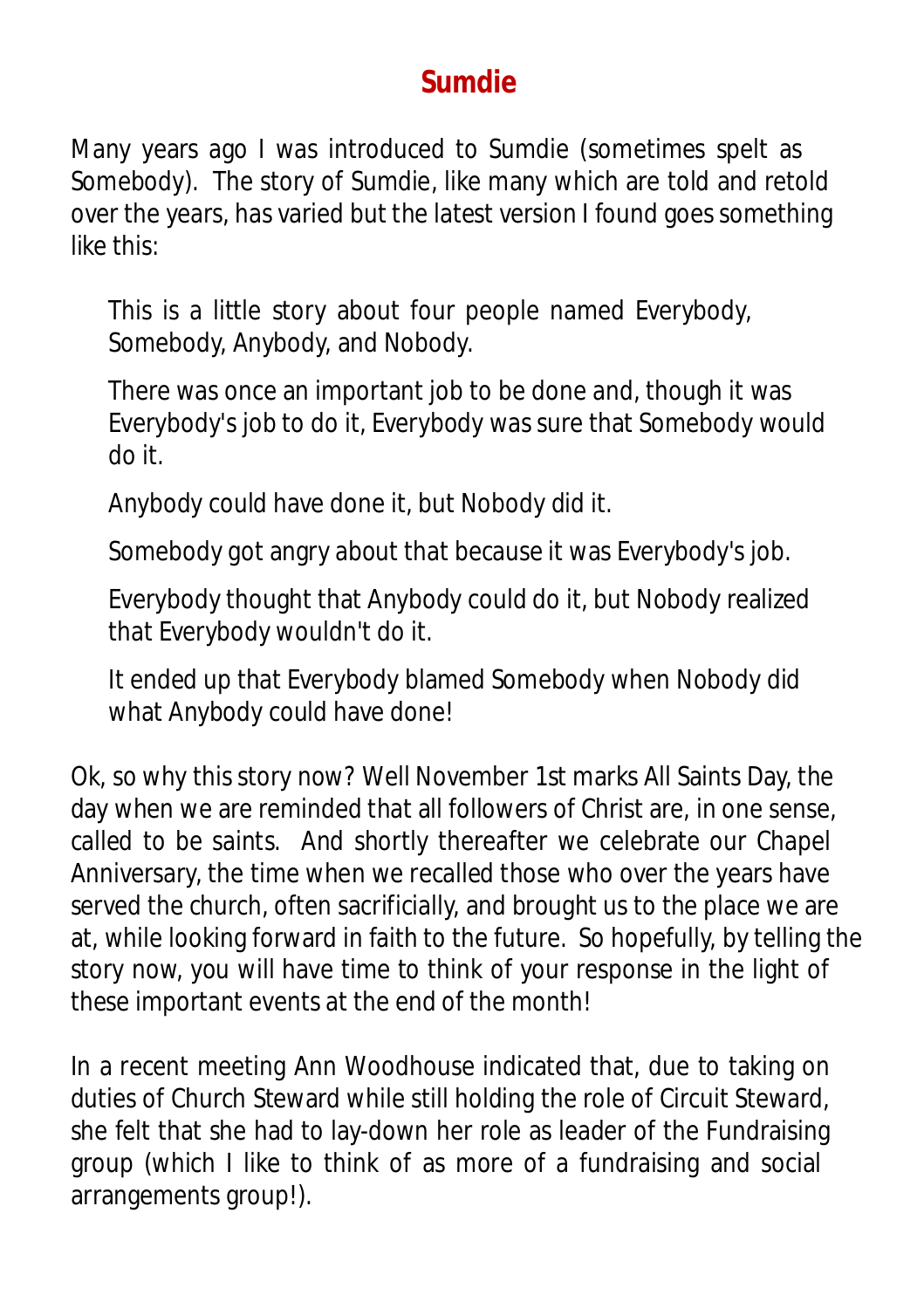Do you know someone who could take on this role? Could YOU take on this task? We have a programme arranged up to the end of March 2016 but nothing beyond, so we need to be looking to fill this gap quite quickly.

What skills are needed?

- someone who can inspire a group to organise and run activities,
- someone who can delegate jobs to others and not try to do it all themselves,
- someone who can encourage new people to get involved,
- someone who has the vision to, maybe, try something new, and finally
- somebody who has a heart for the future mission of the church and the compassion to see the value of fundraising, for both the church and other good causes, as a means of enhancing the social life of this church and engaging with those in the community around us (I.e. seeing events as missional opportunities).

Any offers? Any suggestions? The future of your church depends on you to help the church resolve this issue and find the right person.

Blessings, Arthur

# **Deepening Discipleship and Faith**

The following event is arranged by the circuit leadership team to encourage growth and development in our discipleship and is open to all.

## **Walk Through the New Testament**

Saturday 17<sup>th</sup> October 9:30am to 5:00pm **At Zetland Park Methodist Church**

£14 or £7 for members of the Cleveland and Danby Circuit Drinks provided. Bring your own lunch.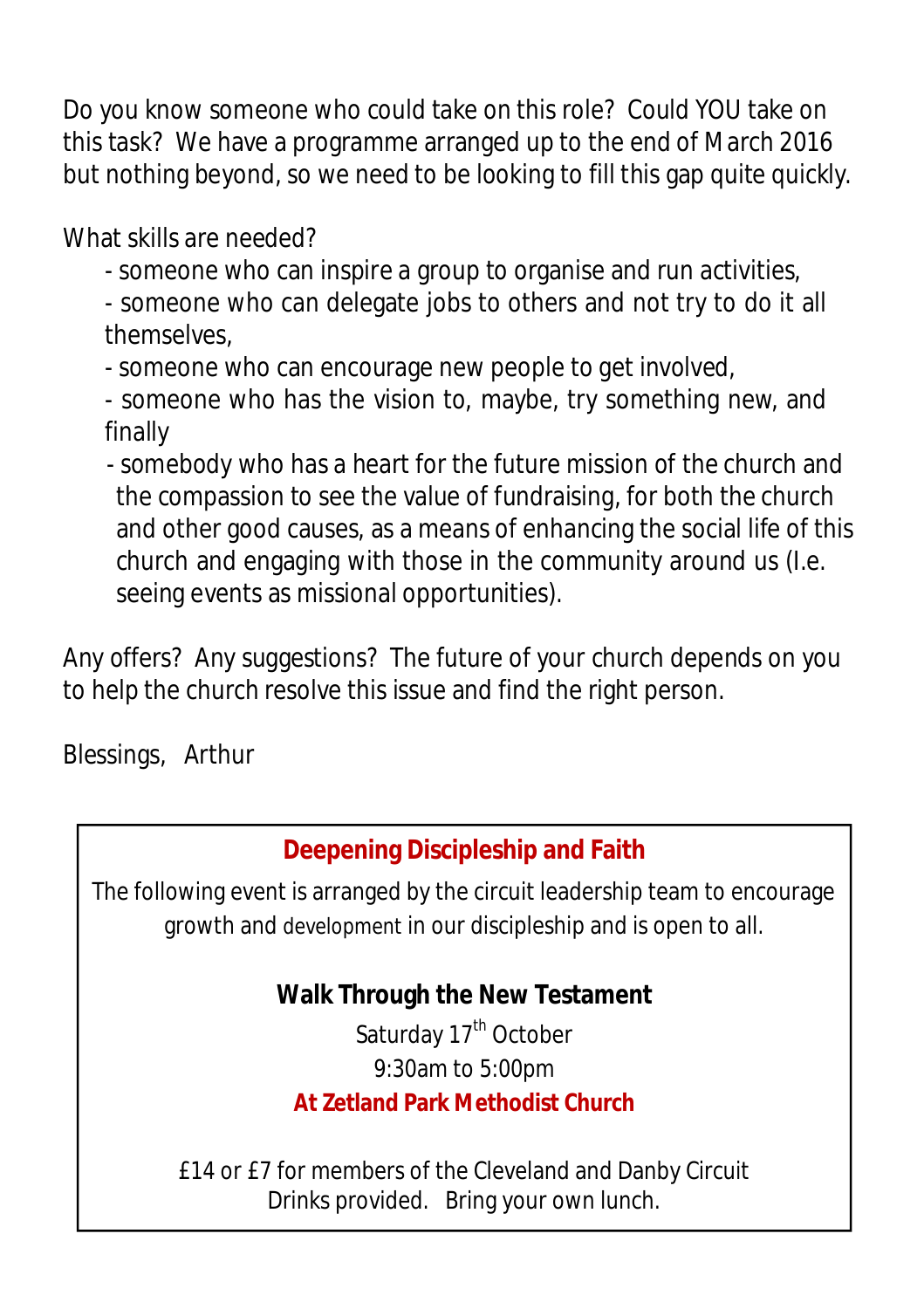## **Power Praise**

at Marske Methodist Church

An hour of worship with mainly contemporary songs in a café style setting. Second Tuesday of each month.

> 7pm 13<sup>th</sup> October 10<sup>th</sup> November

## **Welcome**

A special welcome to young people from the Stokesley Circuit.

They are using Zetland Park as base for a youth weekend over the first weekend in October.

## **Circuit Prayer Meeting**

Saturday 7<sup>th</sup> November 8:30-9:30am at Saltburn

**The Smiles Coffee Morning** raised £293. This money will go towards the charities 'Sack of Smiles Project'. This provides some very poor youngster in Romania with a sack full of toys, clothing

and treats for Christmas (very similar to a shoebox). Thank you to everyone for all the support given.

Also £62.75 has been collected over the past year in the Smiles jar for loose change in the church foyer. Thank you again.

Lastly, don't forget I still collect books (any kind, any condition), DVD's and CD's. There is a yellow box in the foyer or I can arrange collection.

Thanks you again for all your support Jenny

**Regulars . . .**

**Community Lunch Club** Eats midday Tuesday

## **Fellowship**

Meets 7:30pm Wednesdays

#### **Thursday Group**

Meets 7:30pm Alternate Thursdays

**Prayer and Meditation**  10:00am Friday October 23rd November 27<sup>th</sup>